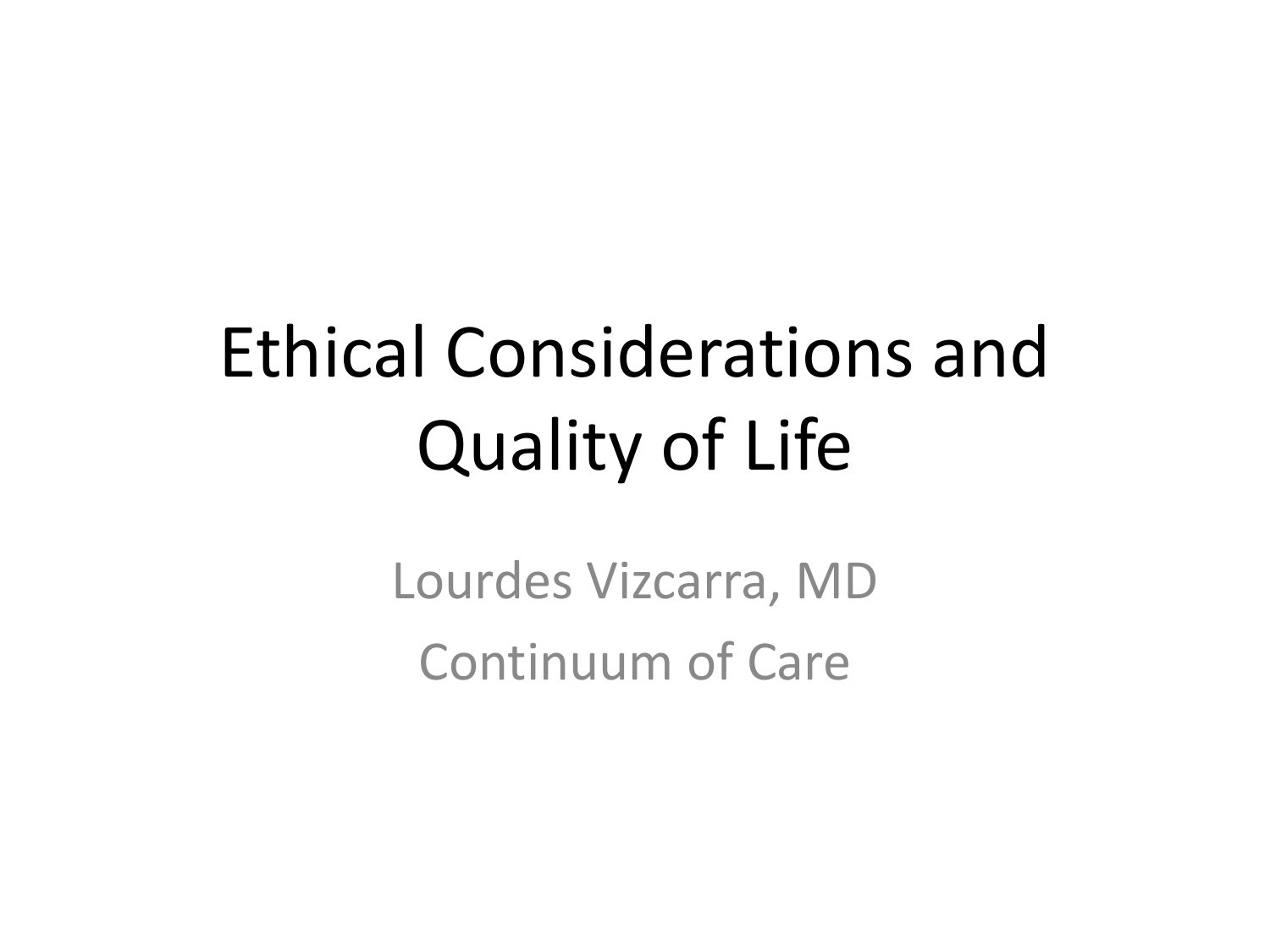# **HISTORY**

- Continuum of Care and HDR consults with a patient in crisis
	- Inpatient and needing a quick decision
	- Team disagrees with guardians decision
	- Team disagrees with physicians' recommendation
	- Client's preference does align with medical recommendations
- Development of handouts to help to facilitate team dialogue
	- Before crisis develops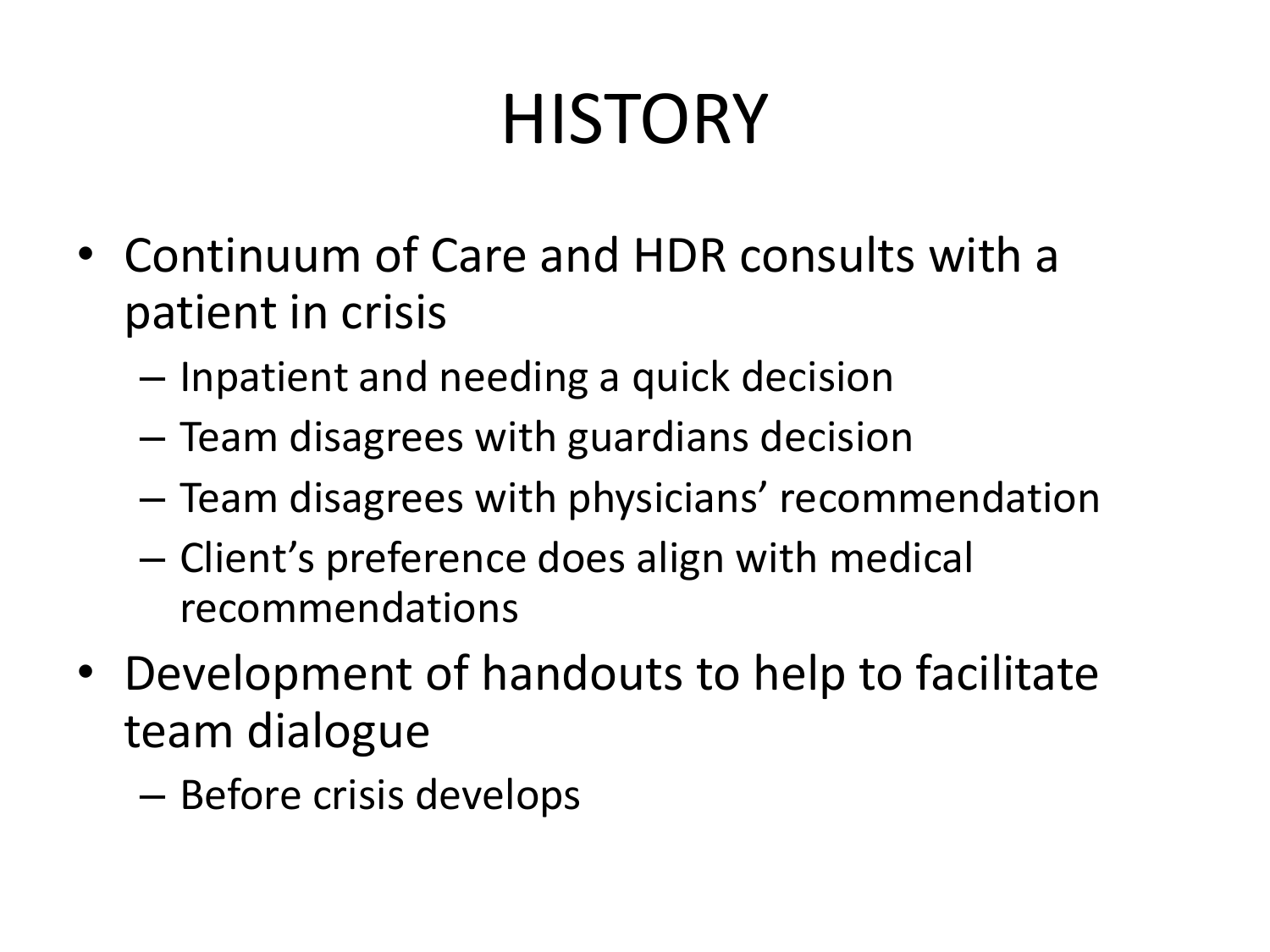An Approach to Using the Pamphlet "Feeding Tube - Questions & Considerations for Healthcare Decision Makers"

- The questions are designed to stimulate dialogue within the team.
- There are no universally correct answers.
- Every individual is different.
- The physician may be able to answer some of the questions.
- "I don't know" is a valid answer.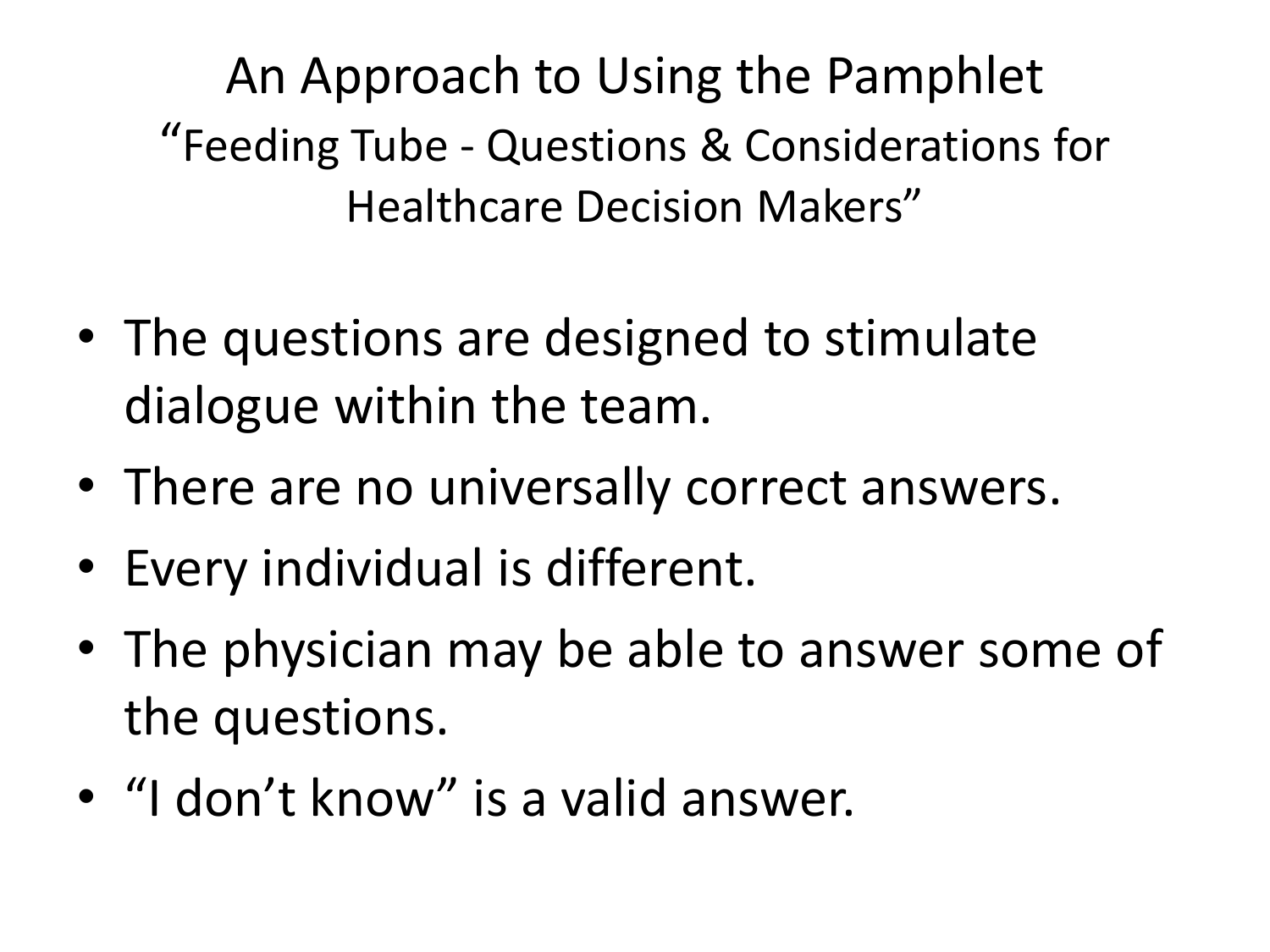# "On Tube Feedings"

- Dysphagia
- Feeding Tubes-Types/Descriptions
- Immediate and Long-term Risks & Complications
- Bolus Feedings
- Continuous Feedings
- Tube Care
- Oral Care and Oral Hygiene
- Long Term Implications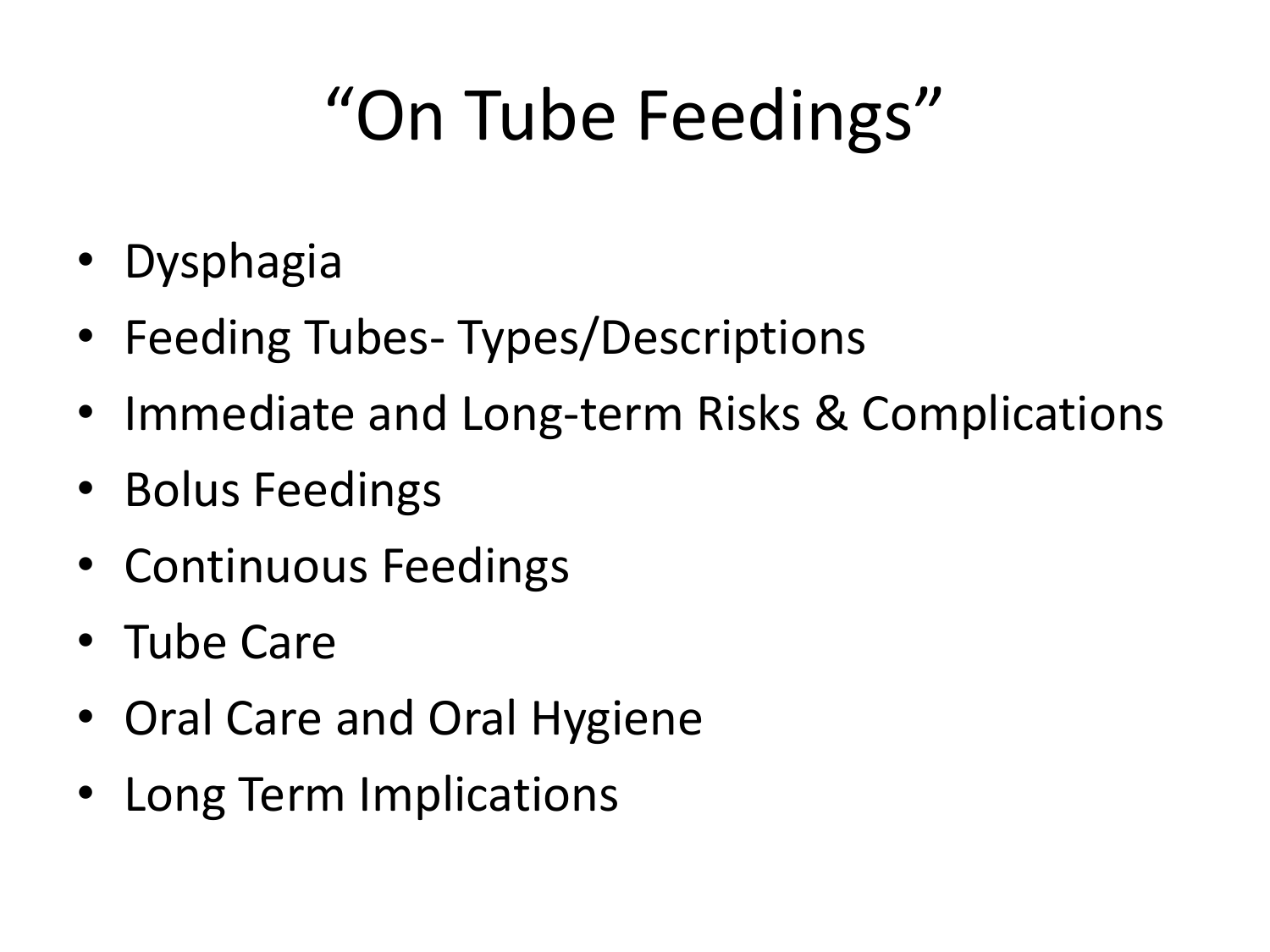### Team Approach

- The guardian makes the final decision.
- The team supports the guardian in making an informed decision.
- The importance of Informed Consent
- Gather input from all parties involved-MD, RN, SLP, case managers, care givers and family.
- Respect for the Individual's preferences.
- Consideration of the individual's health, fatigability, safety, nutritional status and quality of life.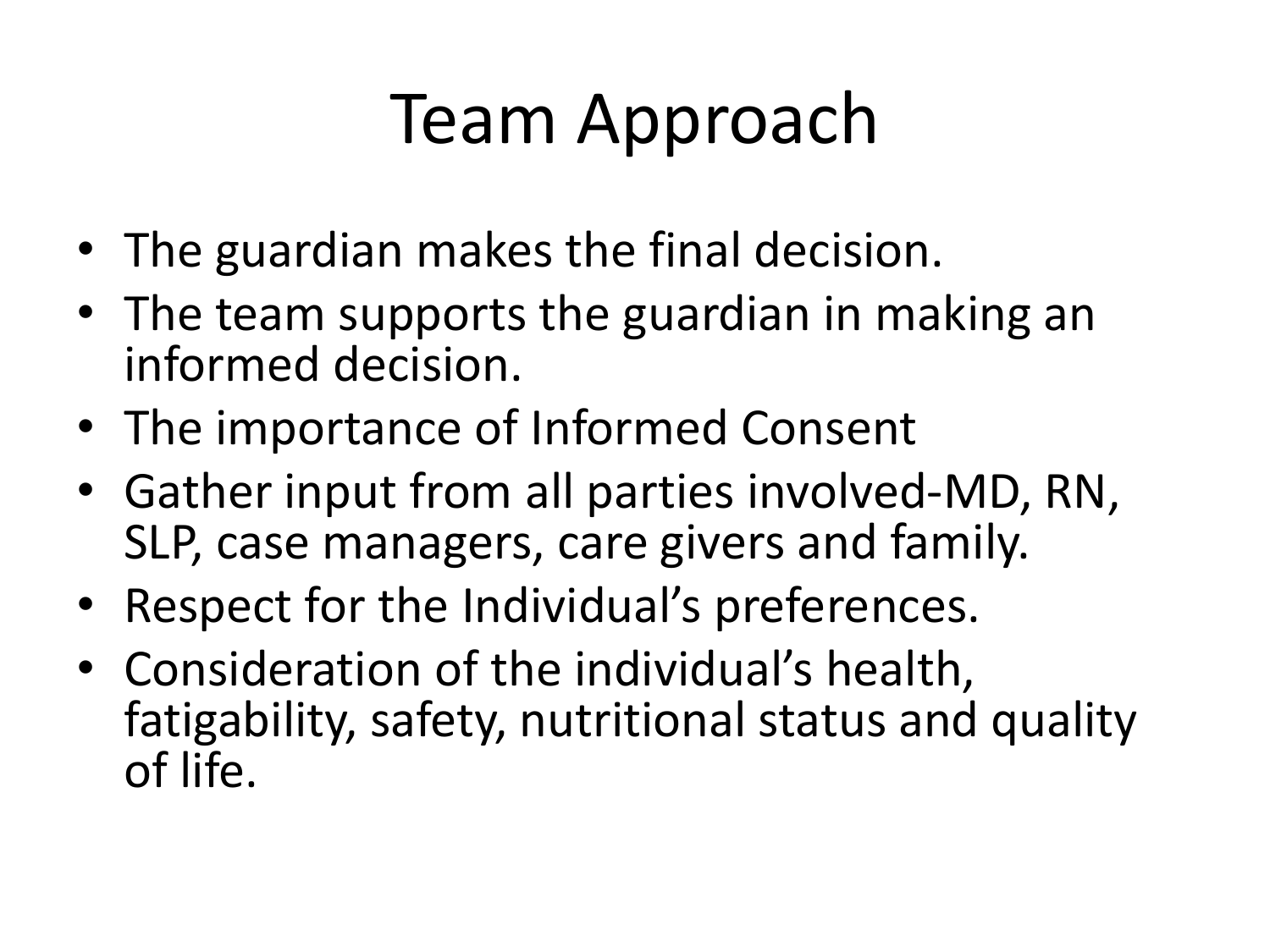### Ethical Considerations

- Risk versus Benefit
- What are the alternatives?
- Quality of Life
- Potential complications
- Cultural implications for the patient and family
- When the guardian makes a decision, the team should work together to best help support the individual in maximizing their quality of life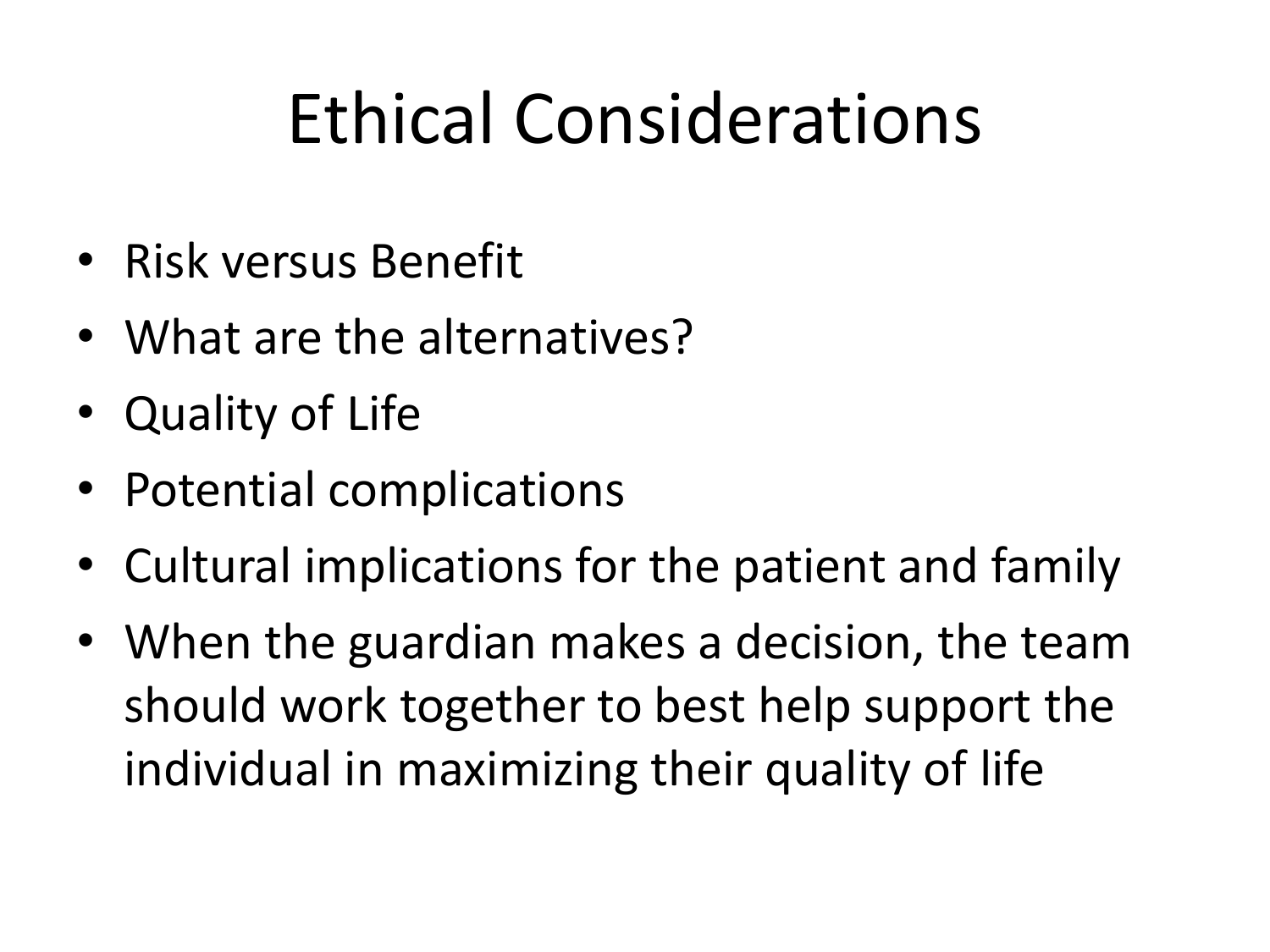## Clinical Considerations

- Gastrointestinal Disease
	- GERD
	- Constipation
	- GI Motility
- Pulmonary Status
	- Chronic Micro-Aspiration over a lifetime
	- Recurrent Pneumonia
	- Chronic Lung Disease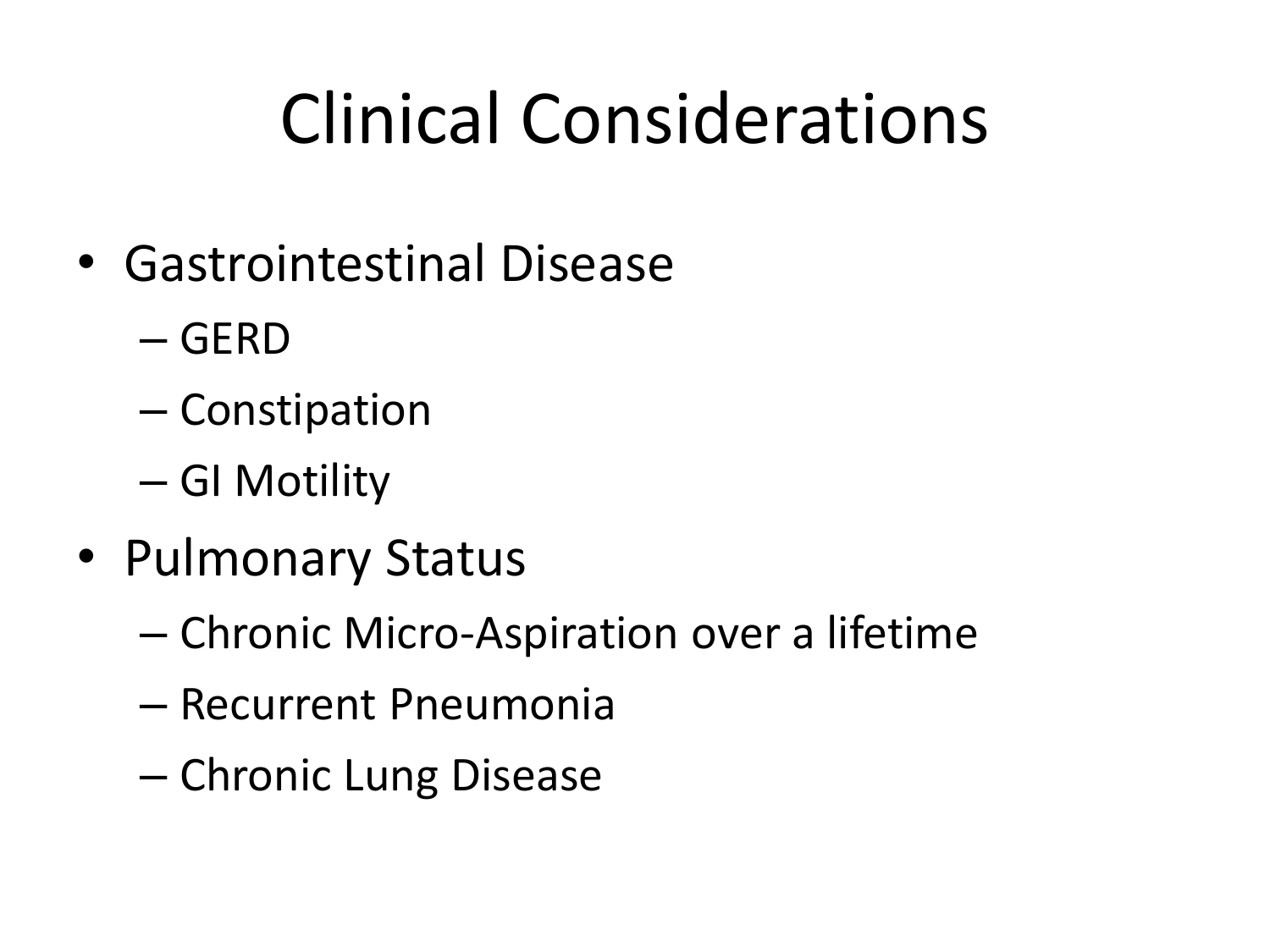## Clinical Considerations

- Neurologic
	- Seizures
	- Spasticity
	- Gastroparesis
	- Dependent Feeders
- Saliva Management
	- Can the Individual Manage Their own Secretions?
- Oral Hygiene
	- Oral Hygiene Plan
	- Changes in Oral Flora Secondary to NPO status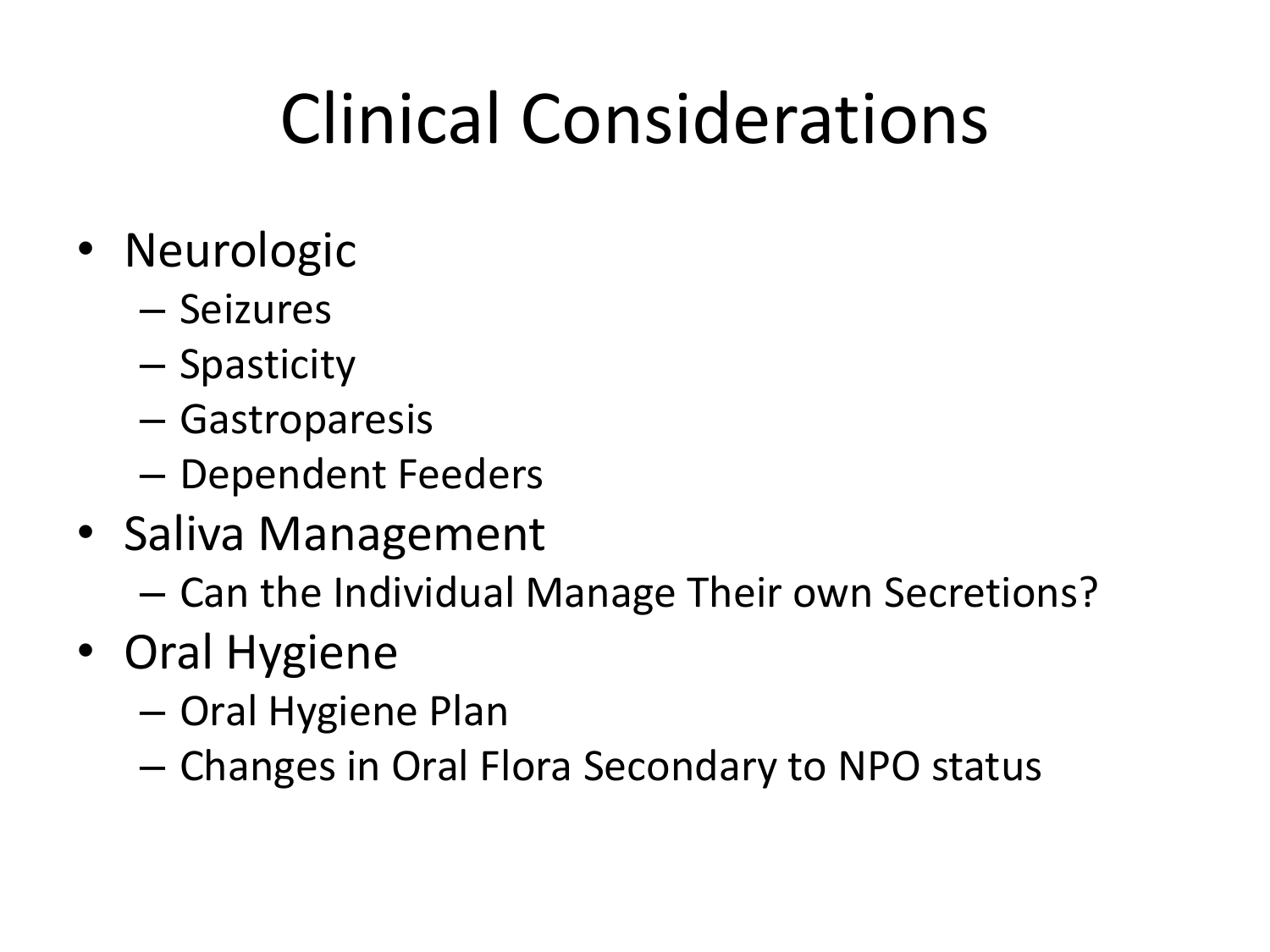## Clinical Considerations

- Positioning
	- Scoliosis
	- Postural Tone
	- Sleep
- Behavioral Challenges
	- Pulling out the tube
	- Rumination
	- Food Seeking
	- Pica